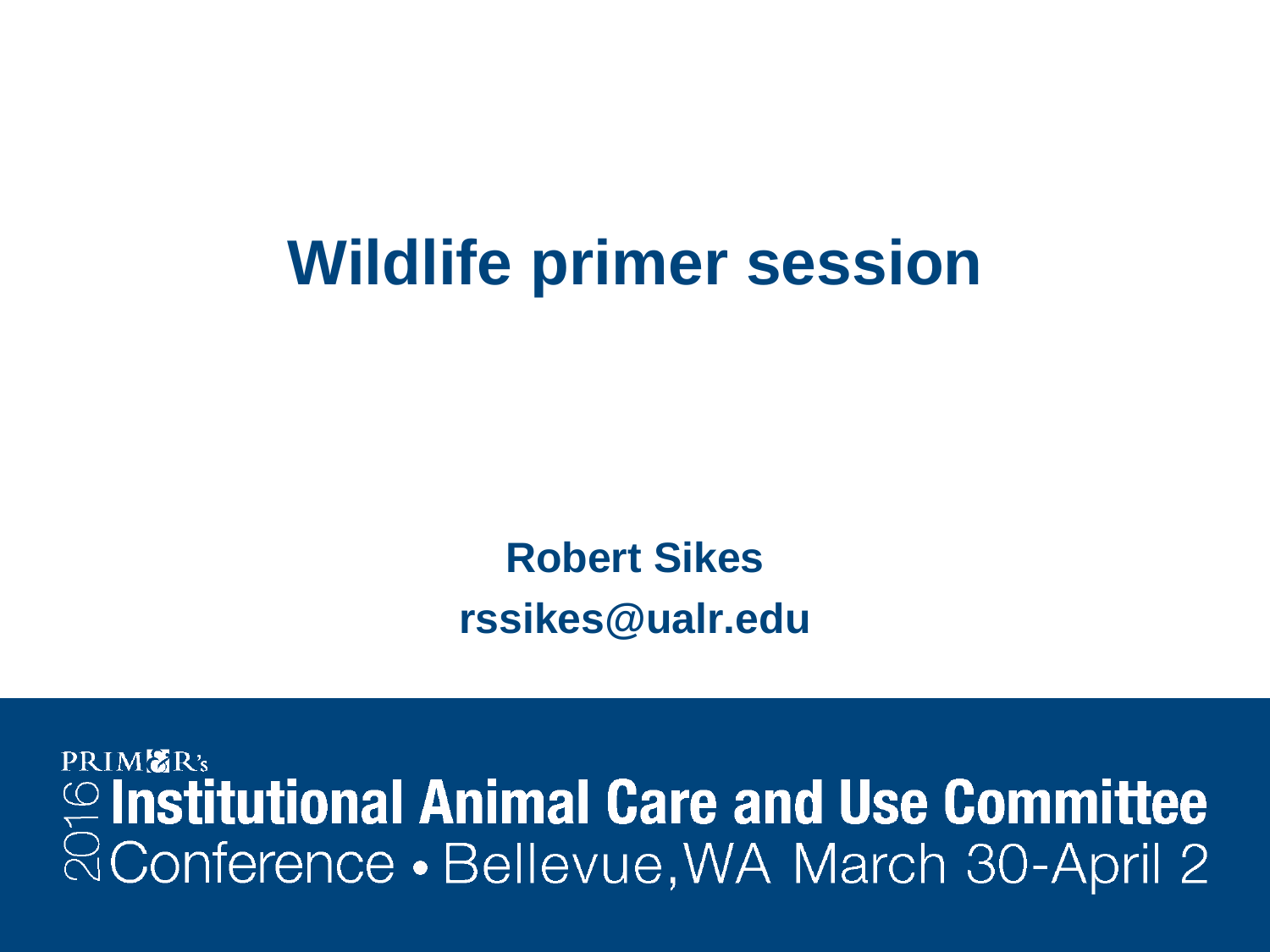*I have relevant personal/professional/financial relationship(s) with respect to this educational activity with the following organization(s)*

*American Society of Mammalogists President-elect Chair, Animal Care and Use Committee*

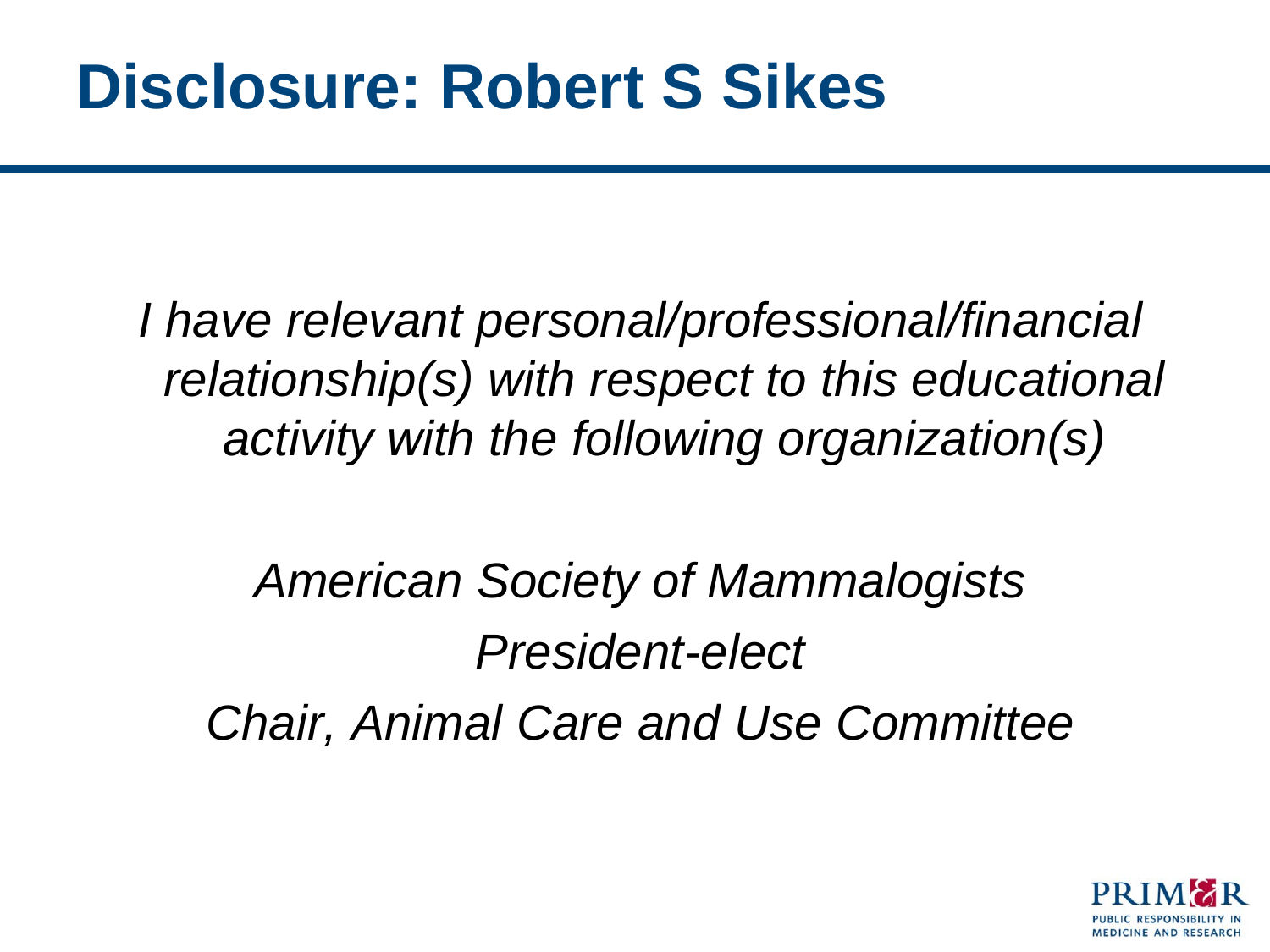

- Discuss ways to fit wildlife research into frameworks designed for domesticated species
- **Examine specific protocol needs when the research involves** wild and nontraditional species
- **Review the often difficult circumstances IACUCs face when** evaluating distress and mortality with wild animals; logistical details of anesthesia, analgesia, and euthanasia; safety of research personnel; and periodic evaluation and oversight responsibilities
- Share resources for IACUCs and principal investigators for evaluating and reviewing wildlife research and research with nontraditional species
- Address issues related to post-approval monitoring of studies involving wild or nontraditional species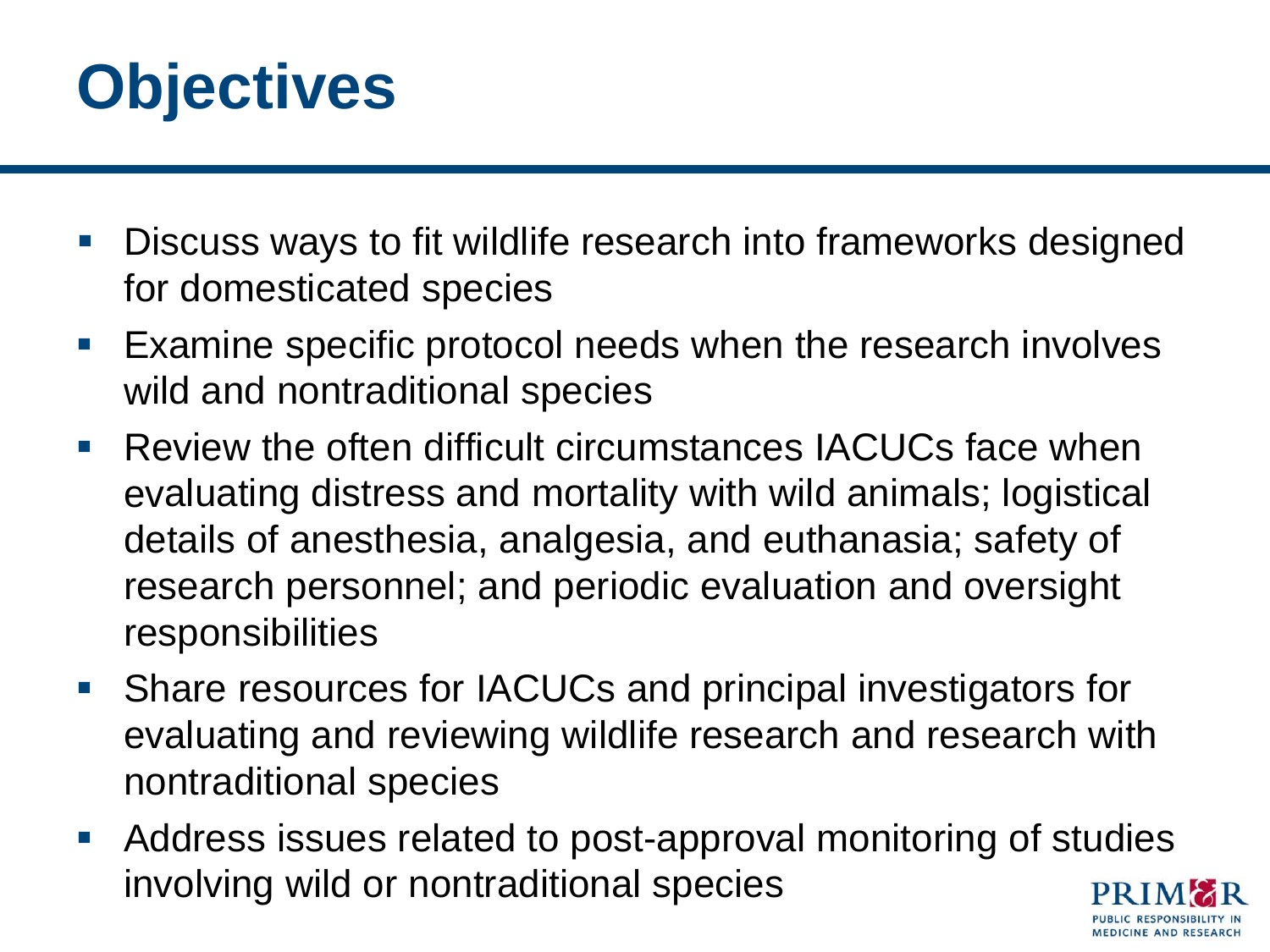## **The fit of wildlife**

- **Historical perspective**
- **Force or finesse?**

The touchstone is ethical and appropriate interactions with the animals we study.

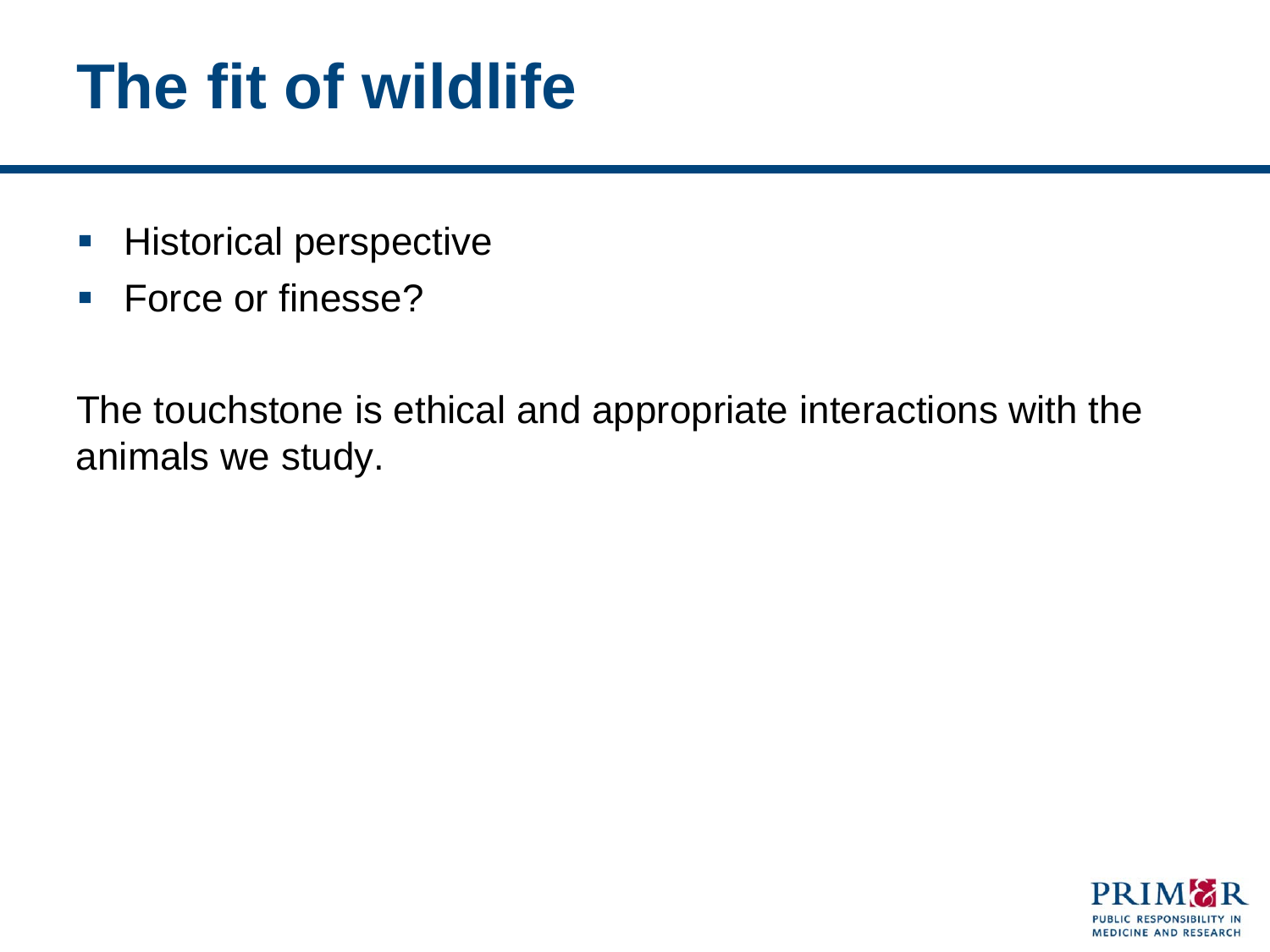### **Protocol needs**

- **Permits**
- **Population-level concerns**
- **Non-target species**
- **Variability in numbers and species**
- Capture
- Consider the stressors
- Roles of individuals in the process
- **Final disposition of animals**
- **Occupational health concerns**

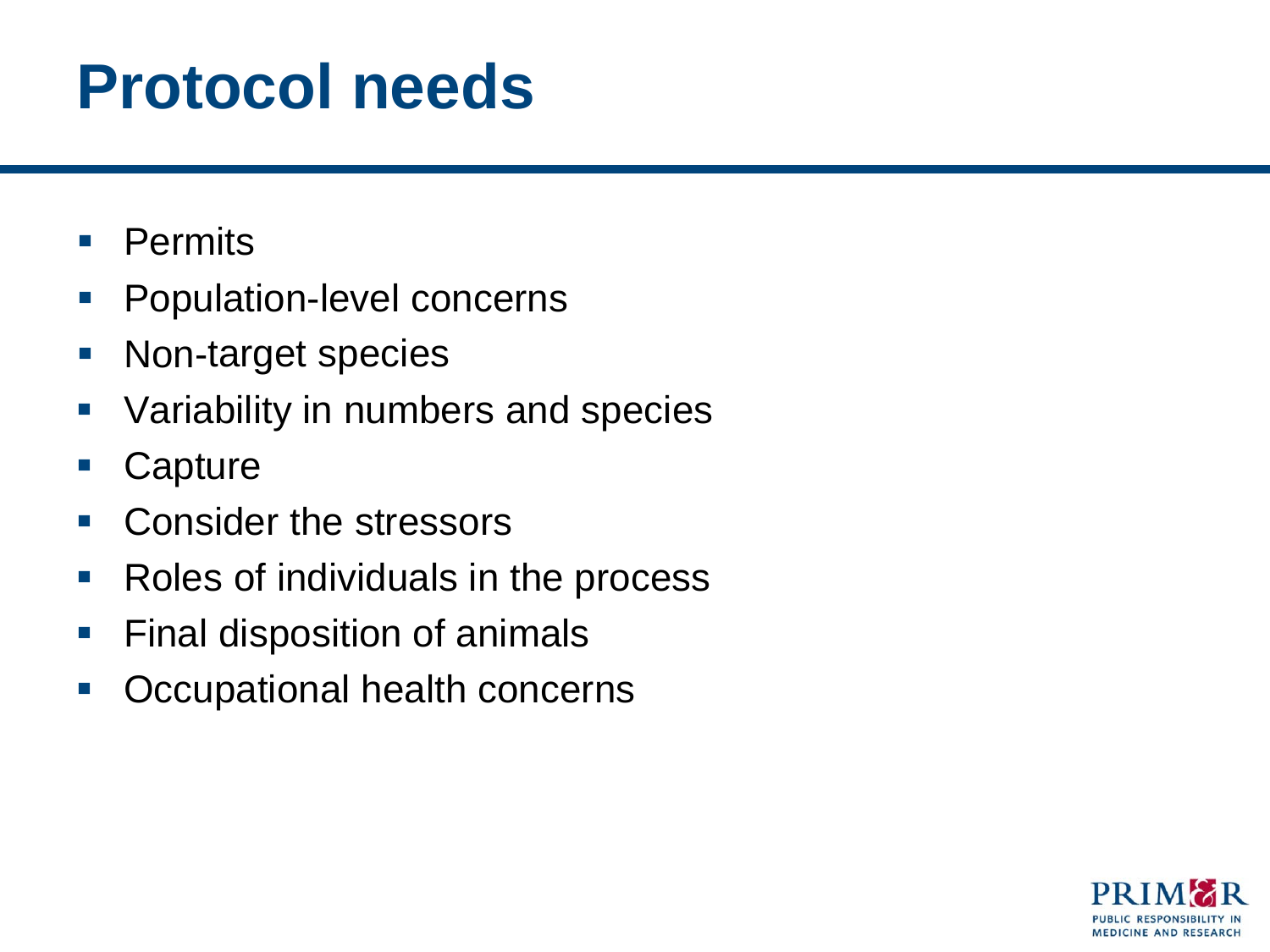# **Challenges**

- **Tailoring needs for species and situations**
- **Listing numbers and species**
- Controlled substances in the field
- Sedation and anesthesia
- **Options for euthanasia/humane killing**
- $\blacksquare$  PAM the field approach

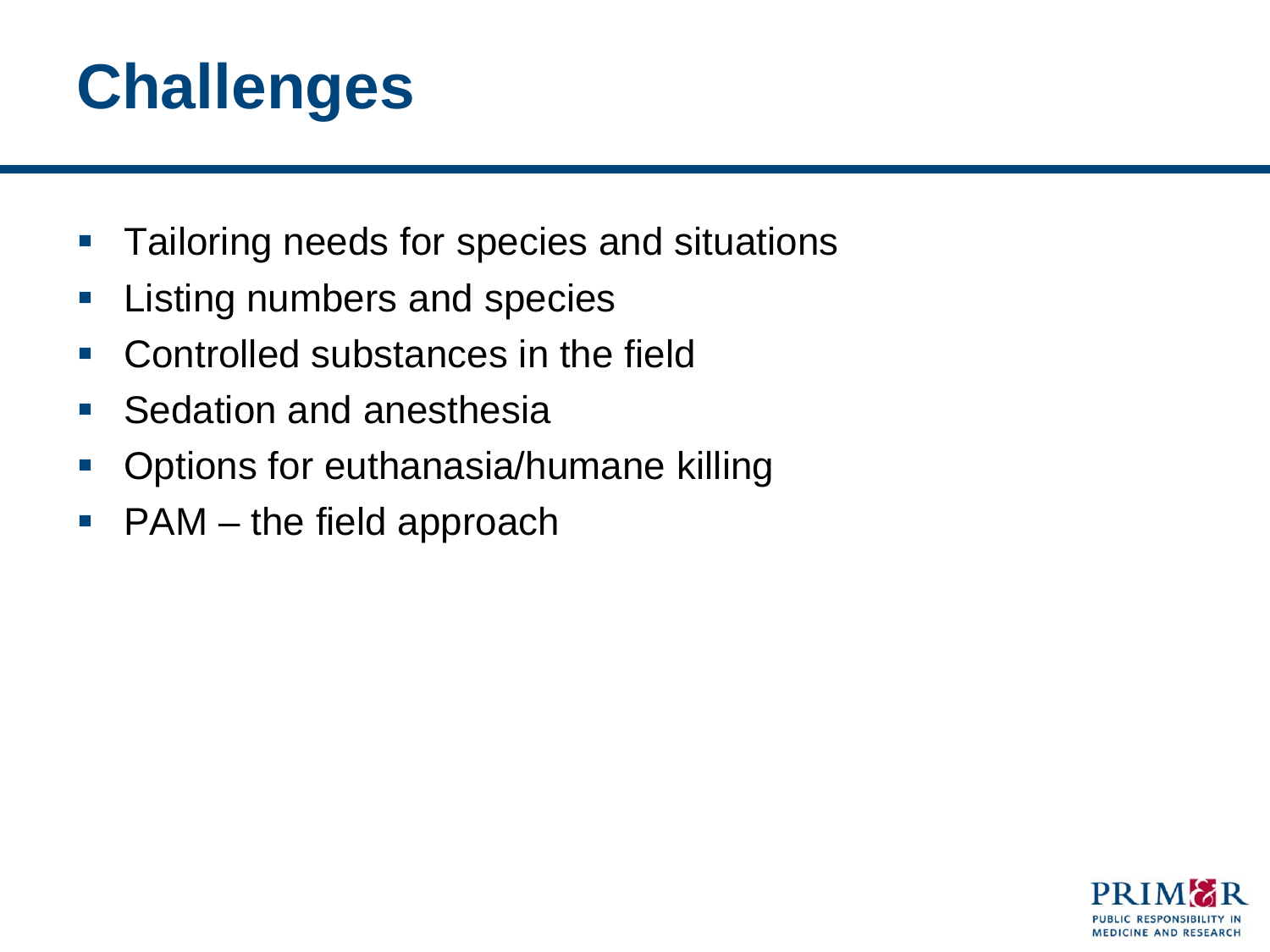# **Resources – you can never have too many!**

- $\blacksquare$  PIs
- Consultants
- **I.** Investigators who have worked on the same or similar species
- Taxon societies contacts
- **Taxon-specific guidelines**
- Related publications